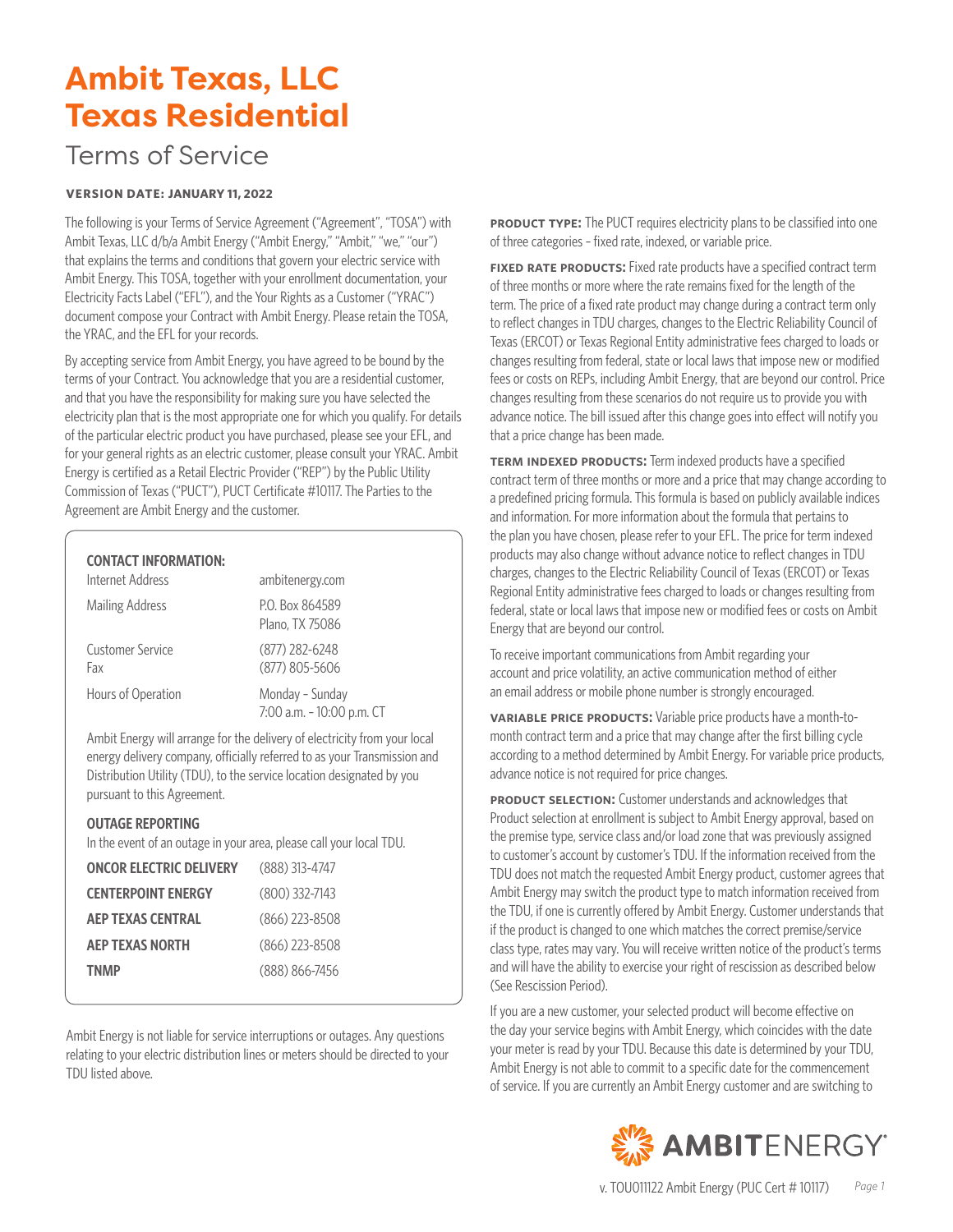Terms of Service

another product, your selected product will become effective within twenty-four (24) hours of the request to switch to the new plan. Some products may require a smart meter that records your usage in more frequent periods. You will only be eligible for these products if the appropriate meter and any other necessary equipment are installed at your location. Without a smart meter, you will be moved, without penalty, to a variable-price product on a month-to-month basis unless you select another product.

**ambit home services:** If Ambit Surge Protection and/or AC/Heat Shield plans become sixty (60) days past due, both will be cancelled. Partial bill payments, including those pertaining to Payment Plan Arrangements and Deferred Payment Plans may not be applied to the Home Services amount due. Contact Allied Warranty at (866) 791-1200 or go online at alliedwarranty.com to make a claim or schedule a service request. Please review your Allied contract for contract terms and conditions.

**CONTRACT RENEWAL:** If you are on a Fixed Rate Product we will send you three contract expiration notices evenly distributed, to the extent practicable, during the last third of the contract period. If you are on a Fixed Rate Product that has a contract term of greater than four months, we will send your final written notice at least 30 days in advance of contract expiration. If you are on a Fixed Rate Product that has a contract term of four months or fewer, we will send your final written notice at least 15 days in advance of contract expiration. If you are on a term product other than a Fixed Rate Product, we will send you a contract expiration notice between 30 to 60 days in advance of contract expiration. You do not need to take any action in response to the contract expiration notice in order to continue to receive service, which will be provided under a Ambit Energy default month- to-month renewal product under these same terms of service. The contract expiration notice will let you know what you need to do if you want to renew your service to another term or change your service plan. The EFL for your month-to-month default renewal product, which will describe its pricing terms, will be included with your final contract expiration notice.

**PRICING:** Your price per kWh for electricity service is listed under the Electricity Price Section of the EFL. The price on the EFL does not include non-recurring fees charged by the TDU, Ambit Energy non-recurring fees noted in this Agreement, ERCOT charges, fees imposed by any government entity, and taxes, all of which will appear as separate line items on your bill, and which you agree to pay as they occur. You are responsible for all Federal, state and local taxes and fees. Transmission and Distribution surcharges may apply depending on which TDU serves you. Ambit Energy-related fees include all fees specifically noted in this Agreement. Ambit Energy reserves the right to include in any subsequent bill adjustments related to previous billings, billing errors, meter-read errors, miscalculation of taxes, or other errors or omissions. Customers that move between TDUs during the term of their product will be subject to the rate of the corresponding product for the new TDU. We may calculate a bill based on estimated meter readings absent actual meter readings from the TDU. Once actual meter readings are received, we will make adjustments on a subsequent bill.

**NON-RECURRING TDU FEES:** You may be charged non-recurring fees that originate from the TDU. Such fees are a result of a service order requested for your service location. The fee amounts are set by each TDU, and will be listed as a separate line item on your bill. Non-recurring TDU charges may include, but are not limited to: out-of-cycle meter reads and self selected switches, disconnection and reconnection fees, move-in fees, meter tests, metertampering penalties and costs, and broken meter-seal repairs.

**ambit fees:** You may be charged non-recurring fees for services Ambit Energy provides, which will apply in cases as described below. Such fees will be listed as separate line items on your bill. The Non-Recurring Ambit Energy Fees listed below do not include TDU non-recurring fees, which will also appear as separate line items on your bill.

- •**agent processing fee:** For payments processed by an Ambit Energy Customer Care Representative, a \$5.00 Payment Processing Fee will apply.
- •**late payment penalty:** Late payments and delinquent or past-due balances will result in a fee equal to five (5) percent of the invoiced past-due amount.
- •**non-sufficient funds:** For each transaction not processed due to insufficient funds, including (1) returned check, (2) returned electronic fund transfer, and/ or (3) rejected credit card transaction, a \$25.00 Returned Check or \$25.00 Non-Sufficient Funds Charge will apply. Ambit Energy reserves the right to require alternate and verifiable payment methods, after multiple returned checks or failed payments have occurred.
- •**electronic processing fee:** One-time payments will incur a \$2.50 fee.
- **DISCONNECT NOTICE FEE:** For the issuance of a disconnect letter to you, a fee of \$10.00 will apply.
- •**disconnect fee:** For the issuance of a disconnect order to your TDU, a \$15.00 fee will apply.
- **RECONNECT FEE:** For the issuance of a reconnect order to your TDU, a fee of \$40.00 will apply.
- **EARLY TERMINATION FEE:** We may charge a fee for early cancellation of your Contract; check your EFL for more information.
- **SERIAL PAYMENT FEE:** If you make more than five payments in a month, we may charge up to \$4.95 for the sixth payment in the month and for each successive payment in that same month.
- **OTHER FEES:** If additional fees apply to your product, they will be described in your EFL.

**RIGHT TO RESCIND:** If you are switching to Ambit Energy from another REP, you may rescind this Agreement without fee or penalty of any kind within three (3) federal business days after receiving the Terms of Service document from Ambit, and notifying Ambit by phone toll-free at (877) 282-6248 or by fax at (877) 805-5606. If rescinding by fax, please write the name, address, phone number, and ESI ID on the account, sign it, and specify that you are rescinding this Agreement within three (3) federal business days of receiving Ambit Energy's Terms of Service.

**CANCELLATION RIGHTS:** To cancel this Agreement, you may call or fax us at the contact information provided above. Cancellation is permitted for any reason. However, if you enrolled under a fixed-rate product, you agree to remain a customer of Ambit Energy until the term expires or be subject to an early termination fee, as specified in the EFL.

You may also cancel your Agreement with Ambit without penalty if (1) Ambit Energy notifies you of a material change to the Terms of Service and you elect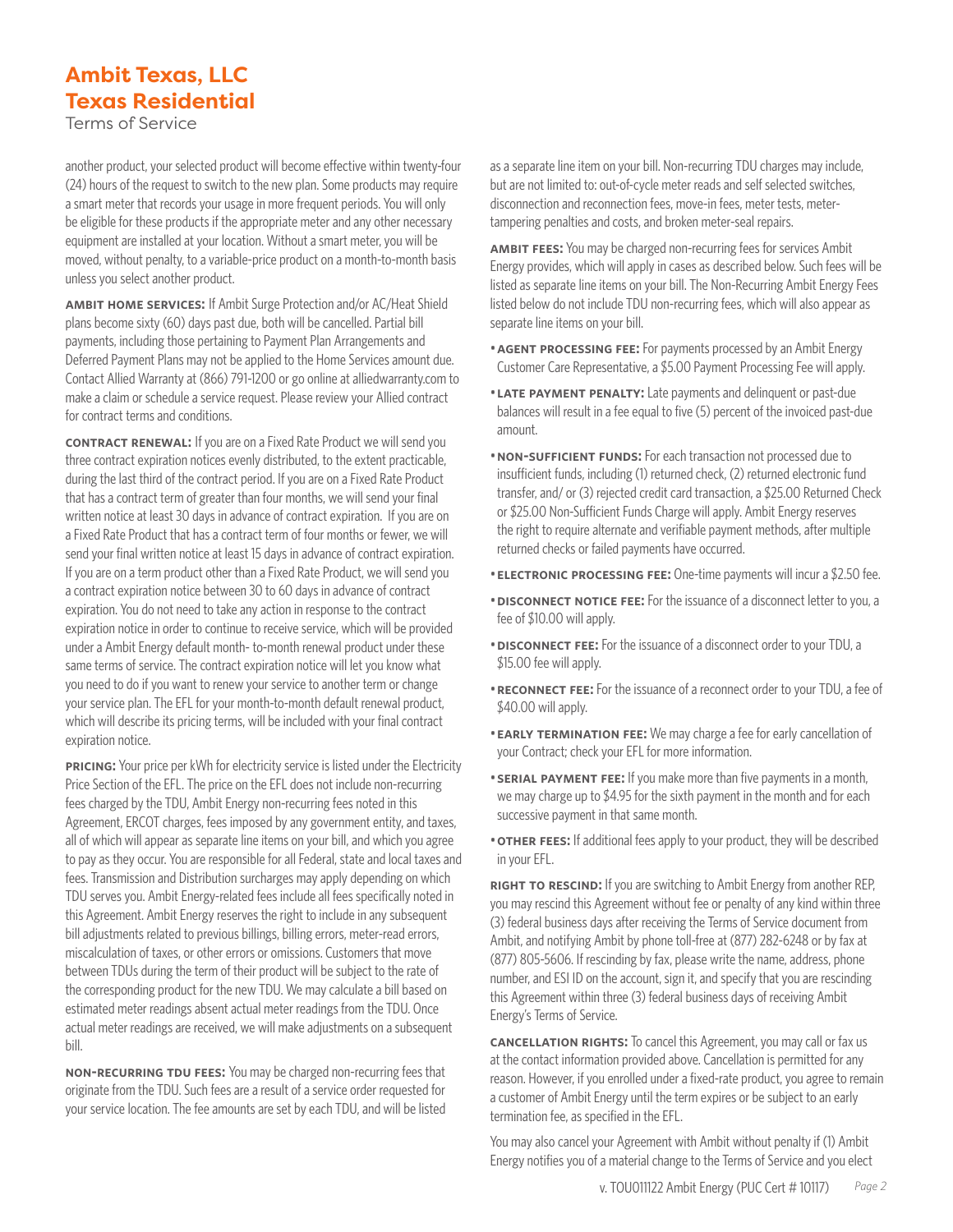Terms of Service

to opt out of the Agreement due to the material change (see the Material Change provision of this Agreement for more information), or (2) you move to another service location and provide evidence that you are moving along with a forwarding address. Ambit Energy reserves the right to terminate this Agreement for non-payment, fraud, believable threats or harm made by the customer to Ambit Energy's owners, employees or contractors, or for insufficient payments past the due date. Regardless of the method or reason for cancellation of the Agreement, you are responsible for all outstanding charges incurred through the date on which the cancellation is effected by the TDU.

**PAYMENTS:** You will receive a monthly bill; however, Ambit Energy may choose not to send you a bill if your balance is equal to or less than \$5.00. All bills rendered are due and payable sixteen (16) days after issuance ("Due Date"), which is defined as the statement date on your invoice or the postmark date on the envelope, whichever is later. Bills shall be deemed past due and delinquent if payment is not received by Ambit Energy at the close of business on the day the bill is due.

**automatic payment (auto pay):** If you enroll in Ambit Energy's AutoPay program, you understand and agree that Ambit Energy will directly debit your amount due as follows: Checking or savings account — five (5) days prior to the invoice due date. Credit Card — one (1) day prior to the invoice due date. You agree to keep your registered bank account active and its information current with Ambit Energy. If an AutoPay transaction fails due to insufficient funds, you will be charged a \$25.00 returned-transaction fee.

**PAPERLESS BILLING:** Enrollment in Ambit Energy's electronic Paperless Billing program requires your consent to send you important information electronically. Upon enrollment, you may receive your paper statement for one more billing cycle through the mail at your billing address. Thereafter, you will receive a monthly billing statement at the email address you provided. You agree to provide and keep your email address current with Ambit Energy. If any electronic communication (collectively, "electronic communication"), including paperless billing statements are returned to Ambit Energy as undeliverable, you remain responsible for ensuring timely payment. Paperless bills and all other communication are always available through your online account at ambitenergy.com. Should your email be deemed undeliverable by Ambit Energy, we will attempt to contact you by phone or other means determined by Ambit Energy.

You understand and agree that Ambit Energy may provide you with all disclosures, notices and other communication (collectively, "communication") regarding your Ambit Energy account in electronic form. This communication includes, but is not limited to: monthly billing statements, disconnect notices, payment reminder notices and change in terms of service notifications. You may withdraw your consent to receive electronic communication or update your email address by one of the following methods:

Through your MyAmbit Account: Log in at ambitenergy.com. Go to the "My Bill" section and click the Edit/Cancel button to change back to paper billing and postal mail communication. Go to the "My Profile" section to edit your email address.

By Phone: You can call Ambit Energy at (877) 282-6248 to withdraw your consent to paperless billing and electronic communication. To ensure that our monthly billing statements and other electronic communication are not treated as junk mail by your email account provider, please add the following email address to your email address book: donotreply@ambitenergy.com.

**E-PLAN DISCOUNT:** Ambit Energy offers discounts on specific products (residential only) with continued enrollment in Paperless Billing and Automatic Payment. See eligible product's Electricity Facts Label (EFL) for details.

**voluntary bill-payment assistance program:** The Ambit Energy Aid program is available to customers who have severe financial hardships and temporarily may be unable to pay their bills. This program is funded in part by contributions from Ambit Energy and our employees and customers. You may contribute to this program on your bill each month. If you are in need of bill payment assistance, please call 211 or visit 211texas.org or contact your local health and human services department or the Texas Department of Housing and Community Affairs.

**PAYMENT PLAN ARRANGEMENTS:** If you are unable to pay your bill on time, please call Customer Care immediately. You may be eligible for a payment arrangement that allows you the option of paying after the bill due date, but before the due date of the next bill. Or you may qualify for a deferred payment plan that allows you to pay an outstanding balance over a period of time.

**deferred-payment plans:** A deferred payment plan is an agreement between Ambit and a customer that allows a customer to pay an outstanding balance in installments that extend beyond the due date of the current bill. A deferred payment plan may be established by contacting Ambit by telephone, all deferred payment plans shall be confirmed in writing by Ambit Energy.

A deferred-payment plan requires an initial payment of twenty-five (25) percent of the outstanding balance, and the remaining balance to be paid over at least (3) three billing cycles. Your service may still be terminated and disconnected if you do not meet the requirements of a deferred-payment plan. We will notify you in writing at least ten (10) calendar days before we disconnect electric service. A switch-hold will be applied to your ESI ID if you enter into this payment plan. Additionally, your TDU will apply a switch-hold to your ESI ID if there is evidence of meter tampering. A switch-hold means that you will not be able to buy electricity from other companies until you have satisfied the terms of your payment arrangement or, in cases of meter tampering, have satisfied payment of the applicable charges and backbilling. While a switch-hold applies, if you are disconnected for non-payment, you will need to pay Ambit Energy to have your electricity service restored.

**average billing:** Ambit Energy's Average Billing program provides you the convenience of budgeting your household electricity expense by calculating your current monthly bill based upon a rolling 365-day historical average usage. If there is no previous billing in your name at the service address, we will take the historical usage at that service address and apply your current price to estimate your average monthly amount. Customers who establish their low-income status with Ambit shall qualify for Ambit Energy's Average Billing. Customers who are not currently delinquent in payment or who meet other certain criteria will also qualify for Average Billing. Additionally, if you are delinquent in payment when you begin Average Billing, you may be required to pay up to fifty (50) percent of the delinquent amount, with the remaining delinquent amount to be paid in at least five (5) installments, or at Ambit Energy's option the remaining delinquent amount may be included in the calculation of Ambit Energy's Average Billing amount. An account reconciliation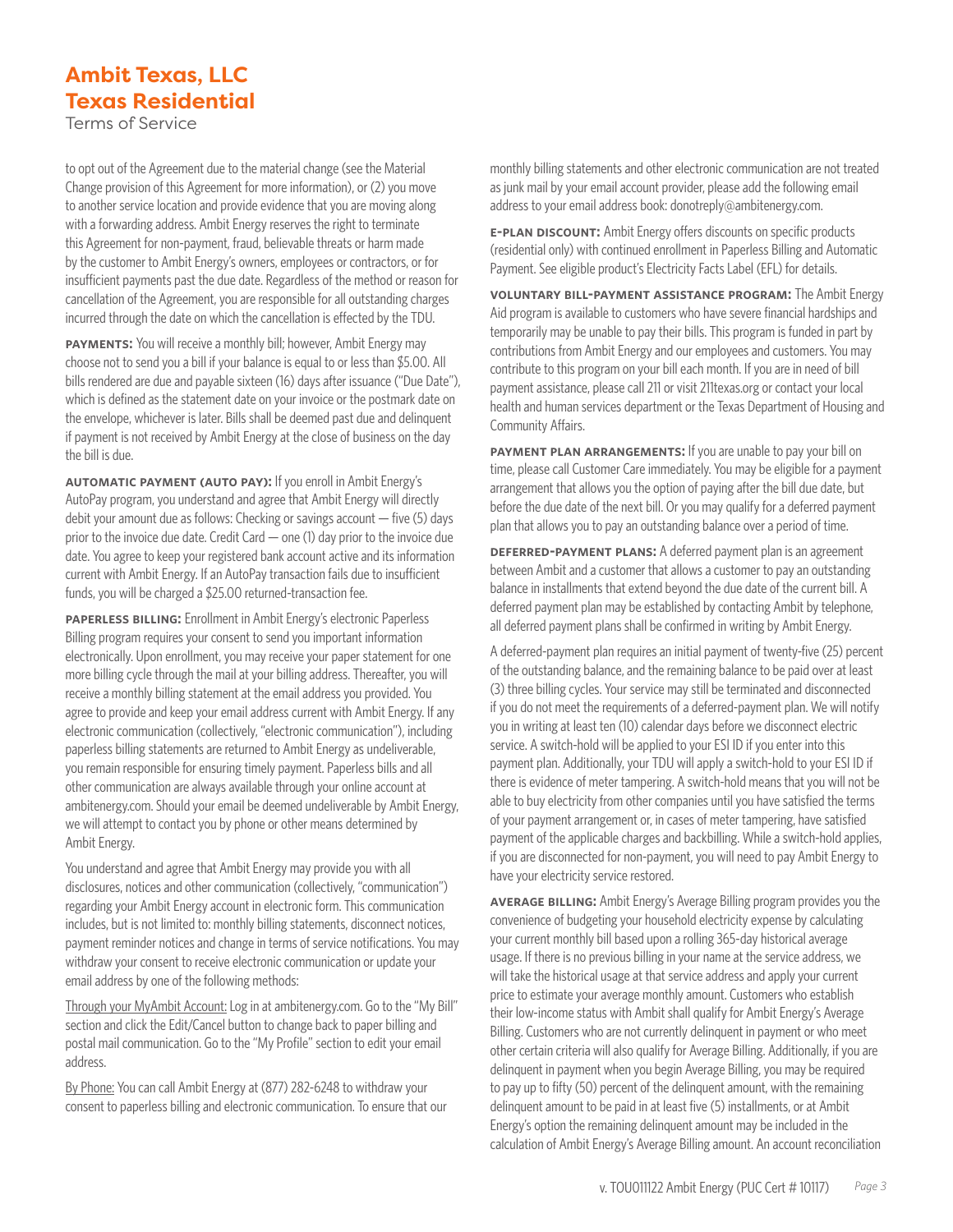Terms of Service

or true-up will occur at the end of every twelve (12) months that you are on Average Billing, or under the following circumstances: (1) your service is disconnected for non-payment, (2) you transfer your electric service to a new residence, (3) you cancel your service, or (4) you switch to conventional billing.

**DISCONNECTION WITHOUT NOTICE:** Ambit Energy may order disconnection of service immediately for the following reasons: (1) a known, dangerous condition exists, if possible notice will be posted at a place of common entry or on the door of the residential unit as soon as practicable after service is disconnected); (2) service was connected by a person without authority and without an Agreement; (3) service is reconnected without authority after being disconnected for failure to pay; (4) there is evidence of tampering with equipment of the TDU, municipally owned utility or electric cooperative; or (5) there is evidence of theft of service. If service was disconnected due to a dangerous situation, customer must correct the situation and notify Ambit before service will be reconnected.

**disconnection with notice:** Ambit Energy may order disconnection of service for non-payment if amounts due remain unpaid ten (10) days after a disconnect notice has been sent to the customer. Fraud and non-payment shall be considered breaches of this Agreement. Disconnection of service will not excuse you from paying any outstanding amounts owed to Ambit Energy. Ambit Energy reserves the right to assess a deposit in the event Ambit issues a disconnect order to your TDU for non-payment. If service is not reconnected within five (5) days of disconnection for non-payment, Ambit reserves the right to cancel this Agreement and require a new deposit and move-in fee for service initiation.

**collections:** In the event you default in the prompt payment of amounts due under this Agreement, Ambit Energy reserves the right to charge you for any and all fees or charges reasonable and necessary to collect or attempt to collect delinquent balances. Ambit may use the services of debt-collection agencies, consumer reporting agencies and other entities or remedies as allowed by law to collect any unpaid balances on your account.

**CREDIT:** This Agreement is conditioned upon you demonstrating to us your creditworthiness throughout the Term of your Agreement. You agree to cooperate with Ambit Energy in establishing your creditworthiness.

**DEPOSITS:** Ambit Energy will not deny service based on your creditworthiness; however, you may be required to provide an initial deposit if you do not have a satisfactory credit rating, you are a move-in customer, or you cannot demonstrate satisfactory credit as defined in 25.478 of the PUCT rules (puc.texas.gov/agency/rulesnlaws/subrules/electric/25.478/25.478.pdf). If a deposit is required, the total amount of your deposit will not exceed an amount equivalent to the greater of either (1) the sum of the next two (2) months' estimated billings or (2) one-fifth of the estimated annual billing. A separate deposit may be required for each service location enrolled under this Agreement. This deposit requirement can be waived if you are an existing customer of another REP and can prove that you have had no more than one (1) late payment in the last twelve (12) months of service. There are certain situations in which you may not be required to pay a deposit to initiate service with Ambit Energy, including the following: (1) you have a satisfactory credit rating; (2) you are at least sixty-five (65) years of age or older and you are not past due with your current REP; or (3) you are a victim of family violence and

you can provide a Certification Letter for Victim of Family Violence Waiver for Electric and Telephone Service Deposit.

You may be required to provide a deposit to continue to receive electricity service if (1) your average annual electric-service invoice for the last twelve (12) months is at least twice the amount of the original estimated annual invoice or (2) your electricity service has been disconnected once in the previous twelve (12) months. Customers that have established their low-income status with Ambit may pay a deposit equal to or in excess of fifty (50) dollars in two (2) equal installments. In order to be eligible, you must be in the Supplemental Nutrition Assistance Program (SNAP) or on Medicaid and the name of the program participant must be the same name on the electric bill. Interest will accrue only on deposits retained for longer than thirty (30) days at the rate approved by the PUCT. The interest shall accrue from the date the deposit is received. Your initial deposit and any accrued interest will be credited to your account after twelve (12) consecutive months of service if (1) you have had no late payments for twelve (12) consecutive months; (2) your service was not disconnected for non-payment; and (3) you are not delinquent in the payment of your current bill.

**refusal of service:** Ambit Energy may refuse to provide electric service to a customer for one or more of the reasons specified in Section 25.477 of the PUCT rules and regulations (puc.texas.gov/agency/rulesnlaws/subrules/ electric/25.477/25.477.pdf).

**DISCRIMINATION:** Ambit Energy will not discriminate, deny service, or require prepayment or deposit for service based on race, creed, color, national origin, ancestry, sex, marital status, lawful source of income, level of income, disability, familial status, location in an economically distressed geographic area, or qualification for low income or energy-efficiency services. Ambit Energy will not use a credit score, a credit history, or third-party utility-payment data as the basis for determining the price for electric service for a product with a contract term of twelve (12) months or less.

**material change:** Ambit Energy will provide you with at least fourteen (14) calendar days' advance written notice of any change in the Terms of Service, either in your bill or in a separate mailing to your billing address. The change(s) will become effective on the date stated in the notice. In the event of an unfavorable change to this Agreement, you will have the option to cancel this Agreement without penalty or fee for fourteen (14) days from the date of notice. Your option to cancel will not be provided if the change favors you or is mandated by any applicable law or by any applicable rule or regulation of a regulatory agency or body, including the PUCT. Pricing changes made due to a change in law or regulation may be made without granting any right to cancel this Agreement without penalty. No notice will be sent of contractual changes that benefit the customer.

**customer INFORMATION:** By entering into this Agreement, you authorize your TDU to release to Ambit Energy certain information that we need to provide you with service, including your address, phone number, account numbers and historical usage information.

**FORCE MAJEURE:** We will endeavor in a commercially reasonable manner to provide service, but we do not guarantee a continuous supply of electrical energy. Events that are out of our control ("force majeure" events) may result in interruptions in service. We will not be liable for any such interruptions. We do not generate your electricity nor do we transmit or deliver electricity to you. Therefore, you agree that we are not liable for damages caused by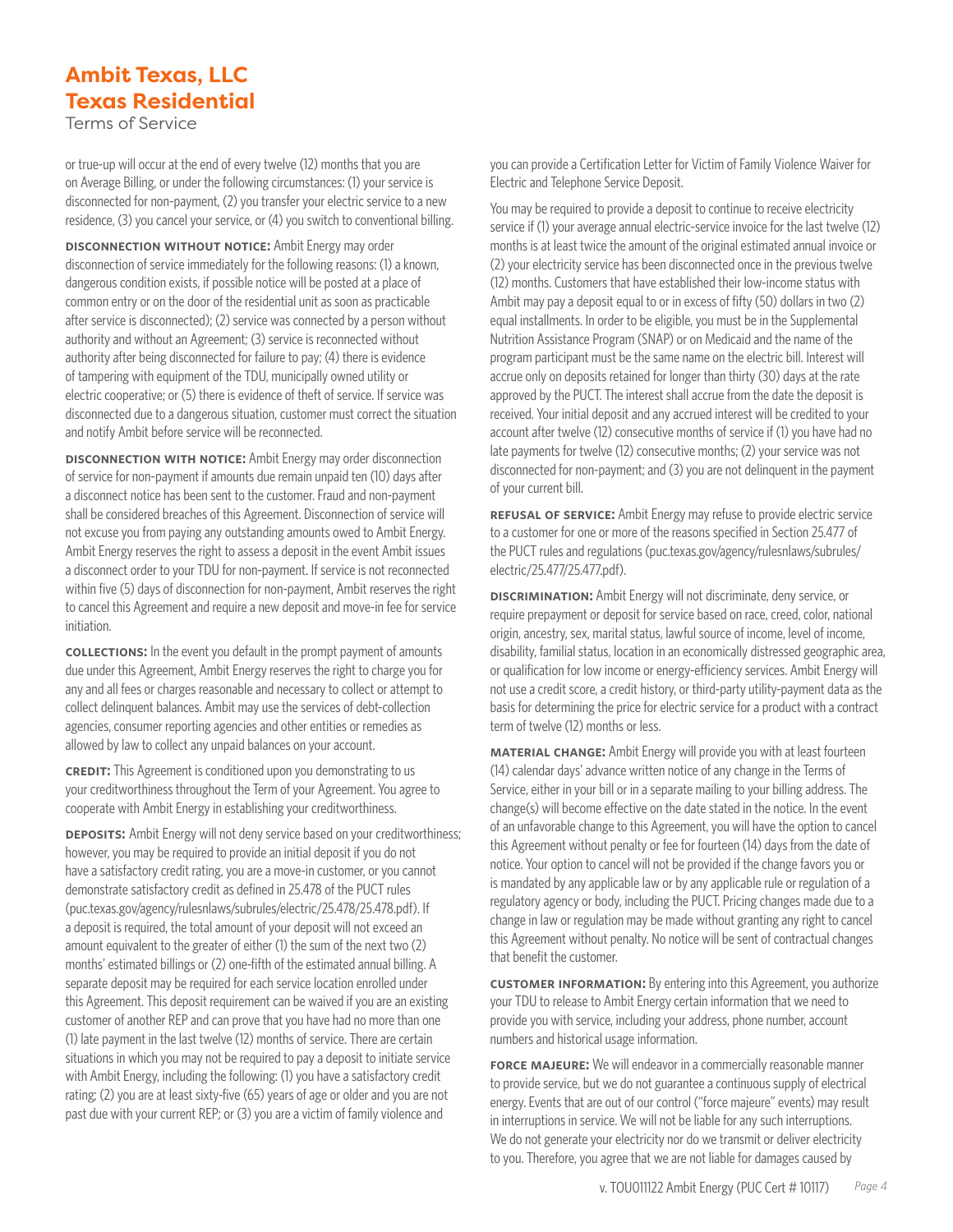Terms of Service

events of force majeure, including acts of God, acts of any governmental authority, including the Public Utility Commission of Texas, accidents, strikes, labor trouble, required maintenance work, inability to access the TDU system, non-performance of the TDU, changes in laws, rules, regulations, practices or procedures of any governmental authority or the Electric Reliability Council of Texas, or any other cause beyond our control.

**assignment:** You may not assign this Agreement, in whole or in part, or any of its rights or obligations hereunder without the prior written consent of Ambit Energy. Ambit Energy may, without your consent, (1) transfer, sell, pledge, encumber or assign this Agreement or the accounts, revenues or proceeds hereof in connection with any financing or other financial agreement; (2) transfer or assign this Agreement to an affiliate of Ambit Energy; (3) transfer or assign this Agreement to any person or entity succeeding to all or substantially all of the assets of Ambit Energy; and/or (4) transfer or assign this Agreement to a certified REP. In the case of (2), (3) or (4), any such assignee shall agree in writing to be bound by the terms and conditions hereof. Upon any such assignment, customer agrees that Ambit Energy shall have no further obligations hereunder.

**limitations of liability:** LIABILITIES NOT EXCUSED BY REASON OF FORCE MAJEURE OR OTHERWISE SHALL BE LIMITED TO DIRECT ACTUAL DAMAGES. NEITHER PARTY WILL BE LIABLE TO THE OTHER FOR CONSEQUENTIAL, INCIDENTAL, PUNITIVE, SPECIAL, EXEMPLARY OR INDIRECT DAMAGES. LOST PROFITS OR PENALTIES OF ANY NATURE ARE HEREBY WAIVED; THESE LIMITATIONS APPLY WITHOUT REGARD TO THE CAUSE OF ANY LIABILITY OR DAMAGE, INCLUDING THE NEGLIGENCE OF AMBIT ENERGY. THERE ARE NO THIRD-PARTY BENEFICIARIES TO THIS AGREEMENT.

**representations and warranties:** THE ELECTRICITY SOLD UNDER THIS AGREEMENT WILL MEET THE APPLICABLE TDU'S STANDARDS AND MAY BE SUPPLIED FROM A VARIETY OF SOURCES. AMBIT ENERGY MAKES NO REPRESENTATIONS OR WARRANTIES OTHER THAN THOSE EXPRESSLY SET FORTH IN THIS AGREEMENT, AND AMBIT ENERGY EXPRESSLY DISCLAIMS ALL OTHER WARRANTIES, EXPRESS OR IMPLIED, INCLUDING WARRANTIES OF MERCHANTABILITY AND FITNESS FOR A PARTICULAR PURPOSE.

**governing law:** This Agreement shall be governed by and construed, enforced and performed in accordance with the laws of the State of Texas, and venue shall be in Dallas County, Texas. The provisions of the Uniform Commercial Code ("UCC") shall apply to this Agreement, and electricity shall be a "good" for purposes of the UCC (https://statutes.capitol.texas.gov/?link=BC).

#### **DISPUTE RESOLUTION BY BINDING ARBITRATION: PLEASE READ THIS CAREFULLY. IT AFFECTS YOUR RIGHTS.**

**summary:** Most customer concerns can be resolved quickly and to the customer's satisfaction by calling our Customer Care department at (877) 282- 6248. Customer can also contact Ambit in writing at P.O. Box 864589 Plano, TX 75086. Also, the customer dispute or complaint may be submitted by either party at any time to the PUCT pursuant to its Complaint Handling Procedure. Payment obligation for disputed amounts may be withheld until such dispute is resolved through mutual agreement or as warranted by PUCT decision. **ALL OTHER DISPUTES SHALL BE HANDLED PURSUANT TO THE ARBITRATION AND CLASS ACTION WAIVER BELOW.**

In the unlikely event that Ambit's Customer Care department or PUCT is unable to resolve a complaint you may have to your satisfaction (or if Ambit has not been able to resolve a dispute it has with you after attempting to do so informally), we each agree to resolve those disputes through binding arbitration or small claims court instead of in courts of general jurisdiction. Arbitration is more informal than a lawsuit in court. Arbitration uses a neutral arbitrator instead of a judge or jury, allows for more limited discovery than in court, and is subject to very limited review by courts. Arbitrators can award the same damages and relief that a court can award. **ANY ARBITRATION UNDER THIS AGREEMENT WILL TAKE PLACE ON AN INDIVIDUAL BASIS; CLASS ARBITRATIONS AND CLASS ACTIONS ARE NOT PERMITTED.** For any nonfrivolous claim that does not exceed \$75,000, Ambit will pay all costs of the arbitration. Moreover, in arbitration you are entitled to recover attorney's fees from Ambit to at least the same extent as you would be in court.

In addition, under certain circumstances (as explained below), Ambit will pay you more than the amount of the arbitrator's award and will pay your attorney (if any) twice his or her reasonable attorneys' fees if the arbitrator awards you an amount that is greater than what Ambit has offered you to settle the dispute.

#### **ARBITRATION AGREEMENT**

(1) Ambit and you agree to arbitrate **ALL DISPUTES AND CLAIMS** between us. This agreement to arbitrate is intended to be broadly interpreted. It includes, but is not limited to:

- •claims arising out of or relating to any aspect of the relationship between us, whether based in contract, tort, statute, fraud, misrepresentation or any other legal theory;
- •claims that arose before this or any prior Agreement (including, but not limited to, claims relating to advertising);
- •claims that are currently the subject of purported class action litigation in which you are not a member of a certified class; and
- •claims that may arise after the termination of this Agreement.

References to "Ambit," "you," and "us" include our respective subsidiaries, affiliates, agents, employees, predecessors in interest, successors, and assigns, as well as all authorized or unauthorized users or beneficiaries of services or devices under this or prior Agreements between us. Notwithstanding the foregoing, either party may bring an individual action in small claims court. This arbitration agreement does not preclude you from bringing issues to the attention of federal, state, or local agencies, including, for example, the Federal Trade Commission. Such agencies can, if the law allows, seek relief against us on your behalf. **YOU AGREE THAT, BY ENTERING INTO THIS AGREEMENT, YOU AND AMBIT ARE EACH WAIVING THE RIGHT TO A TRIAL BY JURY OR TO PARTICIPATE IN A CLASS ACTION.**

This Agreement evidences a transaction in interstate commerce, and thus the Federal Arbitration Act governs the interpretation and enforcement of this provision. This arbitration provision shall survive termination of this Agreement.

(2) A party who intends to seek arbitration must first send to the other, by certified mail, a written Notice of Dispute ("Notice"). The Notice to Ambit should be addressed to: Legal Department, Ambit Energy, 6555 Sierra Drive, Irving, TX 75039. ("Notice Address"). The Notice must (1) describe the nature and basis of the claim or dispute; and (2) set forth the specific relief sought ("Demand"). If Ambit and you do not reach an agreement to resolve the claim